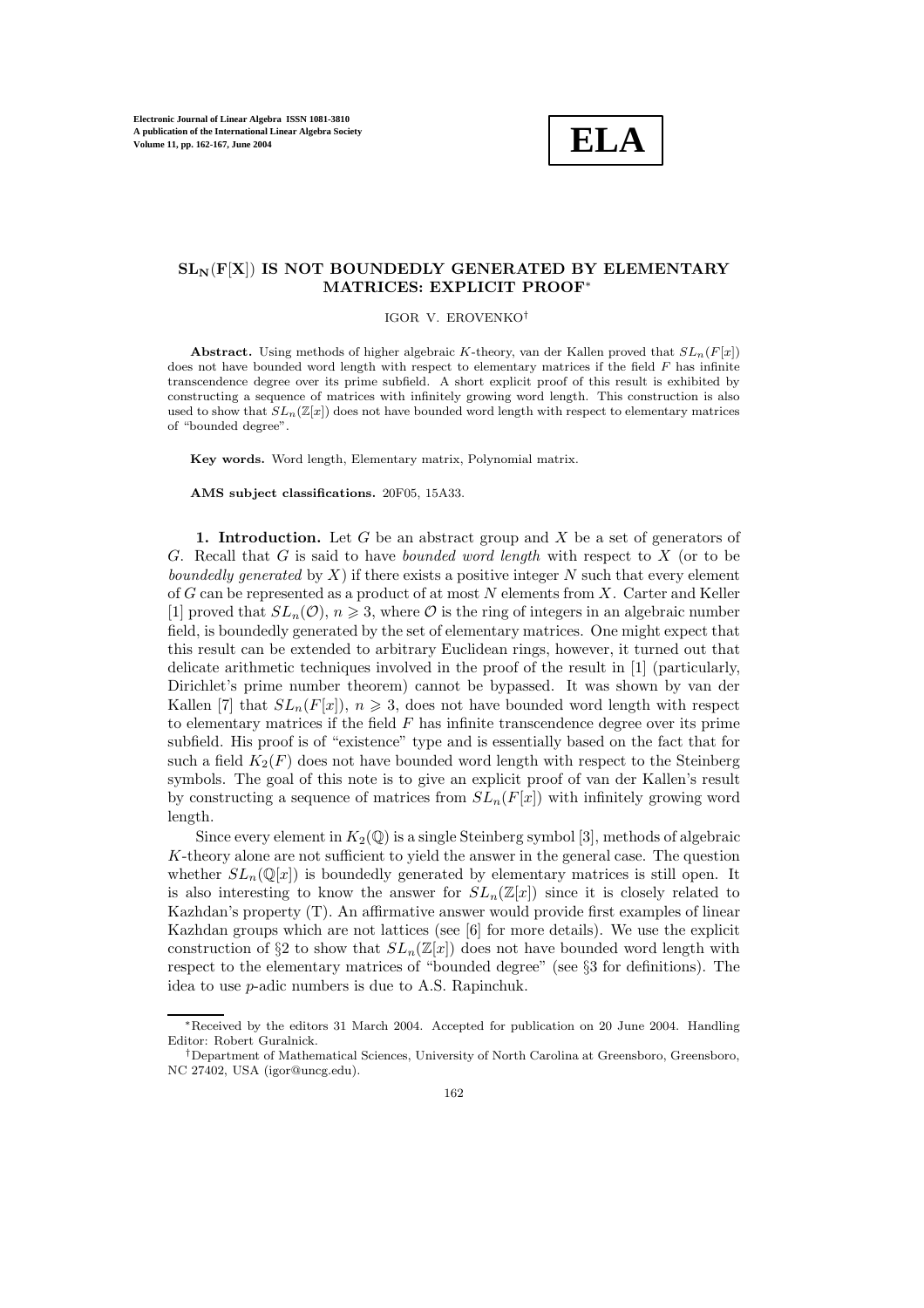**ELA**

**2.**  $SL_n(F[x])$ . For an element r of an arbitrary ring R we let  $e_{ij}(r)$  denote the corresponding elementary matrix in  $SL_n(R)$ : it has 1's on the main diagonal and the only nonzero off-diagonal entry is r in position  $(i, j)$ . Let  $\{r_n\}$  be an infinite sequence of independent transcendental elements in F and for  $n \geq 1$  let

$$
A_n(x) = e_{12}(r_{2n-1}r_{2n})e_{21}(-r_{2n-1}^{-1}r_{2n}^{-1} + xr_{2n-1}^{-1}r_{2n}^{-1})e_{12}(r_{2n-1}r_{2n})
$$
  
\n
$$
\times e_{12}(-1)e_{21}(1-x)e_{12}(-1)
$$
  
\n
$$
\times [e_{12}(r_{2n-1})e_{21}(-r_{2n-1}^{-1} + xr_{2n-1}^{-1})e_{12}(r_{2n-1})e_{12}(-1)e_{21}(1-x)e_{12}(-1)]^{-1}
$$
  
\n
$$
\times [e_{12}(r_{2n})e_{21}(-r_{2n}^{-1} + xr_{2n}^{-1})e_{12}(r_{2n})e_{12}(-1)e_{21}(1-x)e_{12}(-1)]^{-1}.
$$
 (2.1)

Set

$$
B_k(x) = \prod_{n=1}^k A_n(x).
$$
 (2.2)

THEOREM 2.1. *The sequence*  ${B_k(x)} \subset SL_n(F[x])$  *does not have bounded word length with respect to elementary matrices.*

*Proof.* Assume the contrary. Suppose that there exists an integer  $N > 0$  such that for every k there is a presentation of length  $\leq N$ 

$$
B_k(x) = u_1(x) \cdots u_N(x),
$$

for some elementary matrices  $u_i(x)$ . (We may assume that all such presentations have length N by inserting matrices  $e_{12}(0)$ .) Then we obtain the following equality in the Steinberg group  $St_n(F[x])$ :

$$
\tilde{B}_k(x) = T(x)\tilde{u}_1(x)\cdots\tilde{u}_N(x),\tag{2.3}
$$

where  $\tilde{B}_k(x)$  is obtained by taking canonical lifts of elementary matrices  $e_{ij}(*)$  from presentations (2.1),  $\tilde{u}_i(x)$  is the canonical lift of the elementary matrix  $u_i(x)$ , and  $T(x)$  is an element of  $K_2(F[x])$ .

Next, we use van der Kallen's idea from [7] and specialize  $(2.3)$  at  $x = 0$  and  $x = 1$  to obtain equalities

$$
\tilde{B}_k(0) = T(0)\tilde{u}_1(0)\cdots\tilde{u}_N(0)
$$

and

$$
\tilde{B}_k(1) = T(1)\tilde{u}_1(1)\cdots\tilde{u}_N(1)
$$

in the Steinberg group  $St_n(F)$ . Note that from (2.1) and (2.2) we have

$$
\tilde{B}_k(0) = \prod_{n=1}^k \{r_{2n-1}, r_{2n}\},\,
$$

where  ${r_{2n-1}, r_{2n}}$  is a Steinberg symbol, and

$$
\tilde{B}_k(1) = x_{12}(\ast),
$$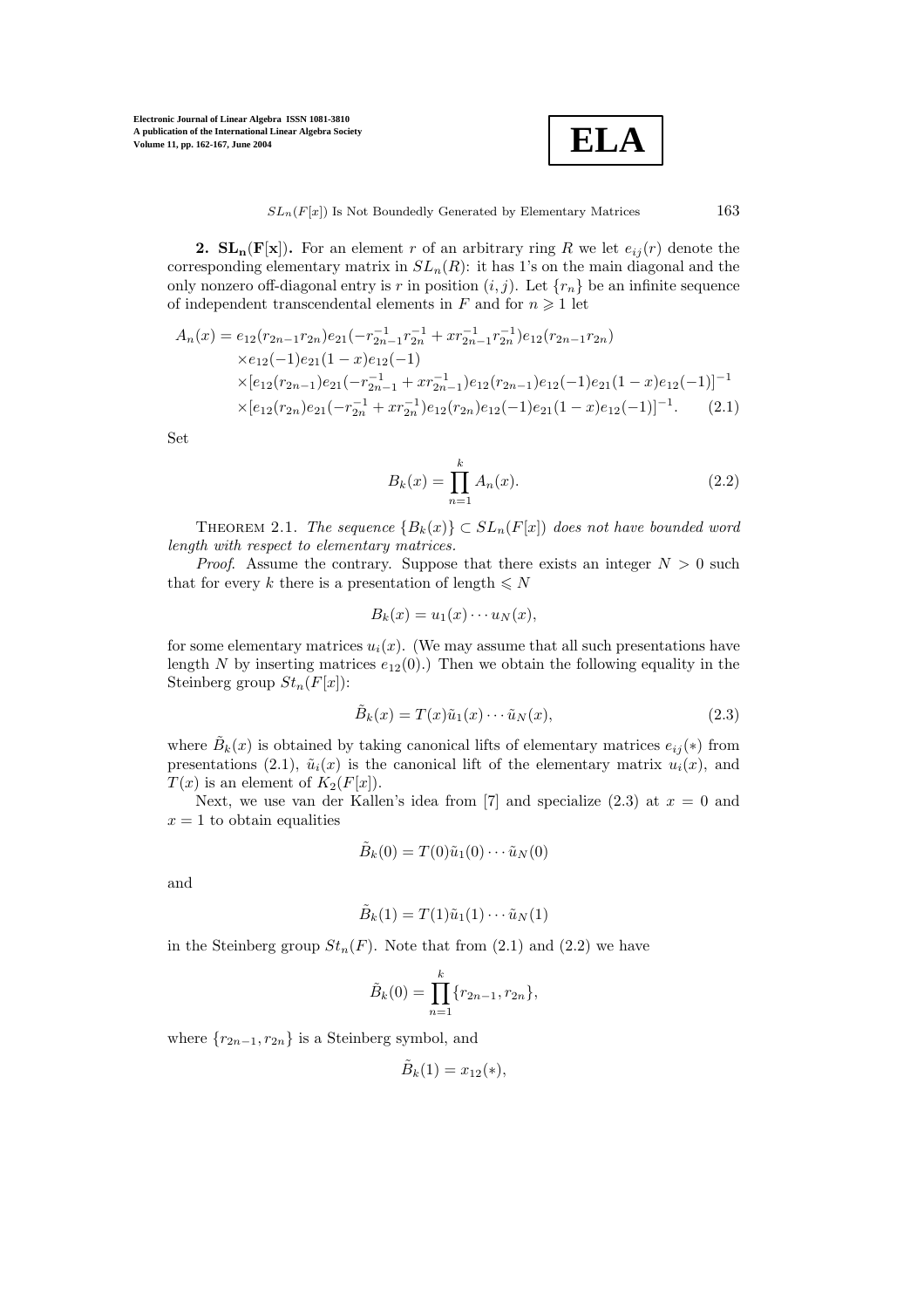

164 Igor V. Erovenko

where  $x_{12}(*)$  is a canonical generator of the Steinberg group  $St_n(F)$ . Since  $K_2(F[x]) = K_2(F)$  (see [5]), we obtain the following equality in  $St_n(F)$ :

$$
x_{12}(-*)\prod_{n=1}^k \{r_{2n-1}, r_{2n}\} = \tilde{u}_N^{-1}(1)\cdots \tilde{u}_1^{-1}(1)\tilde{u}_1(0)\cdots \tilde{u}_N(0),
$$

which holds for arbitrarily large k. Matsumoto's theorem (see, for example, [4]) implies that the sequence consisting of products of Steinberg symbols

$$
\left\{\prod_{n=1}^k \{r_{2n-1}, r_{2n}\}\right\}_{k=1}^\infty
$$

does not have bounded word length in  $K_2(F)$  in terms of Steinberg symbols. On the other hand, it follows from Bruhat decomposition for  $St_n(F)$  (see, for example, [2]) that this implies that it does not have bounded word length in  $St_n(F)$  with respect to the canonical generators (this has been observed by van der Kallen), whence the contradiction.

**3. SL<sub>n</sub>** $(\mathbb{Z}[\mathbf{x}])$ . We begin with the following observation.

LEMMA 3.1.  $SL_n(\mathbb{Z}_p[x])$  does not have bounded word length with respect to ele*mentary matrices.*

*Proof.* Since  $\mathbb{Q}_p$  is complete it is uncountable, therefore, has infinite transcendence degree over Q. Let  $\{r_n\} \subset \mathbb{Q}_p$  be a sequence of independent transcendental elements. Write  $r_n = p^{l_n} s_n$  with  $s_n \in \mathbb{Z}_p^{\times}$ . Using multiplicativity of Steinberg symbols we obtain

$$
\prod_{n=1}^{k} \{r_{2n-1}, r_{2n}\} = \prod_{n=1}^{k} \{r_{2n-1}, p^{l_{2n}}\} \{p^{l_{2n-1}} s_{2n-1}, s_{2n}\}\
$$

$$
= \prod_{n=1}^{k} \{r_{2n-1}, p\}^{l_{2n}} \{p^{l_{2n-1}}, s_{2n}\} \{s_{2n-1}, s_{2n}\}\
$$

$$
= \prod_{n=1}^{k} \{r^{l_{2n}}_{2n-1}, p\} \{p, s_{2n}\}^{l_{2n-1}} \{s_{2n-1}, s_{2n}\}\
$$

$$
= \prod_{n=1}^{k} \{r^{l_{2n}}_{2n-1}, p\} \{s^{l_{2n-1}}_{2n}, p\} \{s_{2n-1}, s_{2n}\}\
$$

$$
= \{\prod_{n=1}^{k} r^{l_{2n}}_{2n-1} s^{l_{2n-1}}_{2n}, p\} \prod_{n=1}^{k} \{s_{2n-1}, s_{2n}\}.
$$

Therefore, since the sequence  $\{\prod_{n=1}^{k} \{r_{2n-1}, r_{2n}\}\}\$  has infinitely growing word length with respect to Steinberg symbols in  $K_2(\mathbb{Q}_p)$ , the sequence  $\{\prod_{n=1}^k \{s_{2n-1}, s_{2n}\}\}\)$  has the same property.

Next, construct matrices  $A_n(x)$  and  $B_k(x)$  as in (2.1) and (2.2) but use the sequence  $\{s_n\}$  instead of  $\{r_n\}$ . Since all  $s_n$ 's are p-adic integer units, each elementary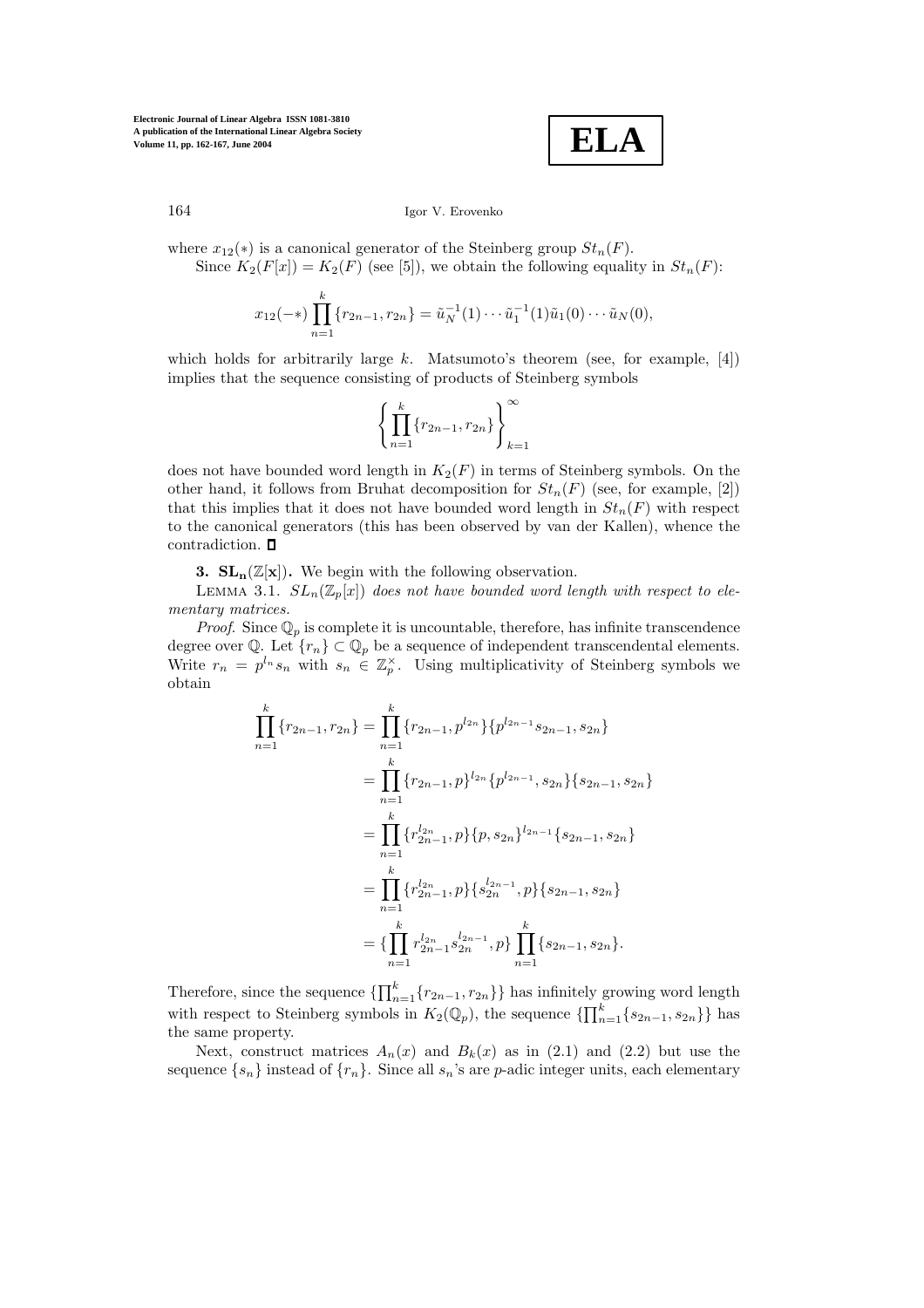$$
\boxed{\textbf{ELA}}
$$

 $SL_n(F[x])$  Is Not Boundedly Generated by Elementary Matrices 165

matrix in the representation of  $A_n(x)$  has entries with p-adic integer coefficients. We conclude that  $B_k(x) \in SL_n(\mathbb{Z}_p[x])$  and the proof of Theorem 2.1 implies that the sequence  ${B_k(x)}$  does not have bounded word length in  $SL_n(\mathbb{Z}_p[x])$ .  $\Box$ 

Now we will show that  $SL_n(\mathbb{Z}[x])$  does not have bounded word length with respect to elementary matrices with entries of "bounded degree". First, we make the following convention. If A is a nonzero polynomial matrix, we define the *degree* of A to be the maximum of the degrees of its nonzero polynomial entries.

**PROPOSITION 3.2.** *There is no constant* N *such that every matrix*  $A \in SL_n(\mathbb{Z}[x])$ *can be written as a product of at most* N *elementary matrices each of which is of degree*  $\leq \delta(d)$ , where *d* is the degree of *A* and  $\delta : \mathbb{N} \to \mathbb{N}$  is a nondecreasing function.

*Proof.* Assume the contrary. By Lemma 3.1 we can find a matrix  $A \in SL_n(\mathbb{Z}_p[x])$ which cannot be written as a product of  $N$  elementary matrices. Let

$$
A = \prod_{k=1}^{s} e_{i_k j_k}(f_k(x))
$$
\n(3.1)

be the shortest possible presentation of A as a product of elementary matrices from  $SL_n(\mathbb{Z}_p[x])$ ,  $s>N$ . Our goal is to construct a sequence of matrices  $\{A_t\} \subset SL_n(\mathbb{Z}[x])$ converging to A.

For each elementary matrix  $e_{ij}(f(x))$  in the presentation (3.1) we construct a sequence of elementary matrices  $\{u^{(t)}\} \subset SL_n(\mathbb{Z}[x])$  as follows. Write

$$
f(x) = a_0 + a_1x + \dots + a_mx^m
$$

with  $a_i \in \mathbb{Z}_p$ ,  $0 \leqslant i \leqslant m$ , where

$$
a_i = \sum_{l=0}^{\infty} a_{i,l} p^l, \quad 0 \leqslant a_{i,l} \leqslant p-1,
$$

and define

$$
u^{(t)} = e_{ij}(f^{(t)}(x)),
$$

where

$$
f^{(t)}(x) = a_0^{(t)} + a_1^{(t)}x + \cdots + a_m^{(t)}x^m
$$
 and  $a_i^{(t)} = \sum_{l=0}^t a_{i,l}p^l \in \mathbb{Z}$ .

Clearly,  $u^{(t)} \in SL_n(\mathbb{Z}[x])$  and

$$
\lim_{t \to \infty} u^{(t)} = e_{ij}(f(x)).
$$

If we set

$$
A_t = \prod_{k=1}^s u_k^{(t)},
$$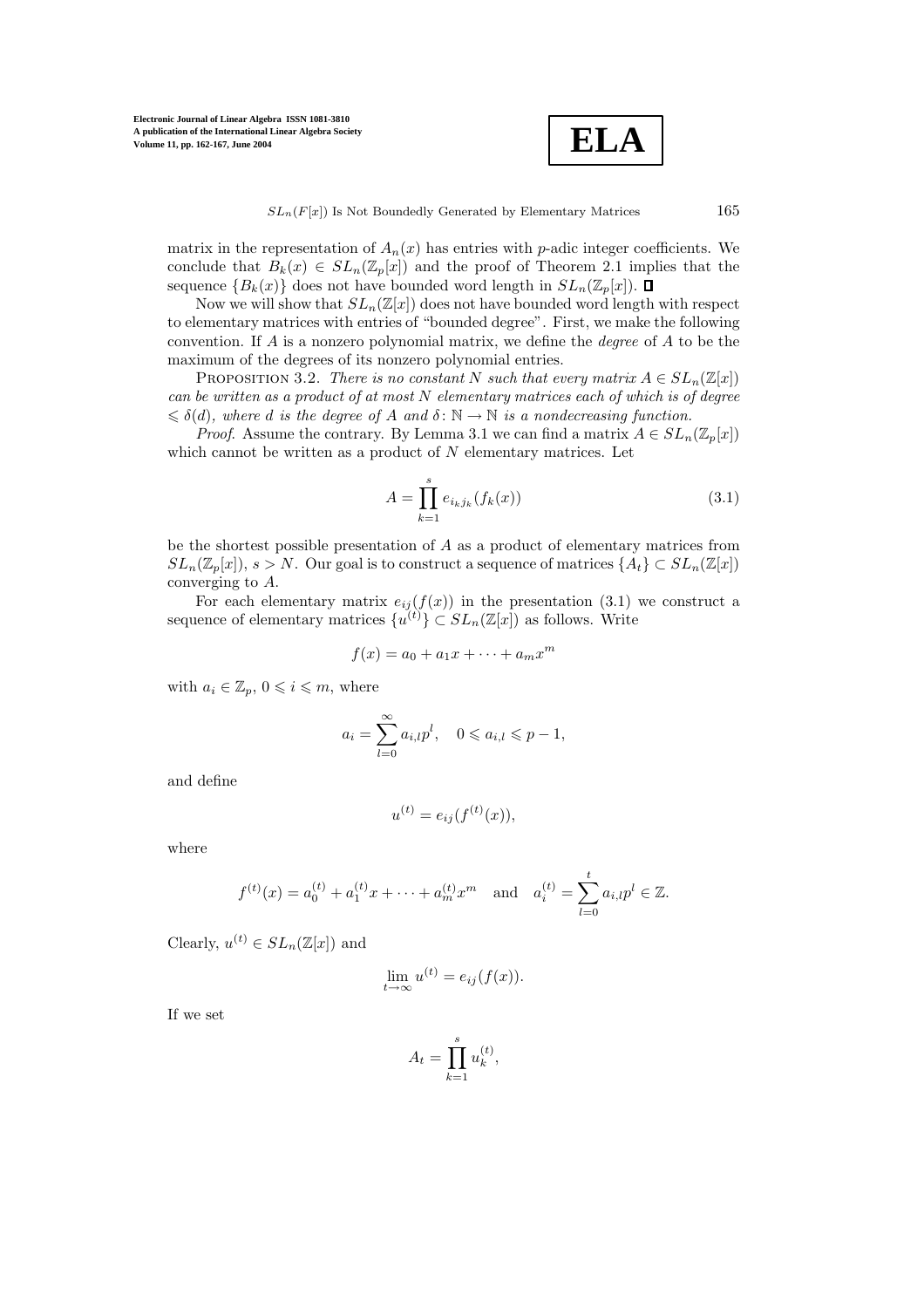**ELA**

166 Igor V. Erovenko

where the sequence  $\{u_k^{(t)}\}_{t=1}^{\infty}$  is constructed as above to converge to  $e_{i_kj_k}(f_k(x))$ ,  $1 \leq k \leq s$ , then  $A_t \in SL_n(\mathbb{Z}[x])$  for all t and the sequence  $\{A_t\}$  converges to A. Moreover, we observe that the degrees of  $A_t$ 's are uniformly bounded by  $\sum_{k=1}^s \text{deg} f_k$ (in this sum we, of course, include only those k for which the polynomial  $f_k(x)$  is not zero).

By our assumption for each matrix  $A_t$  there is a presentation

$$
A_t = \prod_{k=1}^{s_t} e_{i_k j_k} (g_k^{(t)}(x))
$$
\n(3.2)

with  $s_t \leq N$ ,  $g_k^{(t)}(x) \in \mathbb{Z}[x]$ , and  $\deg g_k^{(t)} \leq M$  for  $M = \delta(\sum_{k=1}^s \deg f_k)$ ,  $t = 1, 2, \ldots$ .

Enlarging  $N$  we can always assume that the order of the occurrence of elementary matrices in (3.2) is fixed, and, in particular, that  $s_t = N$  for all t. For this we just insert  $e_{ii}(0)$  whenever the corresponding matrix is missing. Thus, without loss of generality we may assume that the indices  $i_k$  and  $j_k$  in (3.2) are the same for all t.

Write

$$
g_1^{(t)}(x) = \sum_{l=0}^{M} b_l^{(t)} x^l, \quad t = 1, 2, \dots
$$

for some  $b_l^{(t)} \in \mathbb{Z}$ . Since  $\mathbb{Z}$  is compact in  $\mathbb{Z}_p$ , the sequence  $\{b_0^{(t)}\}$  has a convergent subsequence  ${b_0^{(t_m)}}$ . Say  $b_0^{(t_m)} \to b_0 \in \mathbb{Z}_p$ .

Next, we pick a subsequence of  $\{b_1^{(t_m)}\}$  which converges to some  $b_1 \in \mathbb{Z}_p$ . Continue in a similar manner by induction to find a sequence of indices  $\{t_r\}_{r=1}^{\infty}$  such that each subsequence  $\{b_l^{(t_r)}\}$  converges to some  $b_l \in \mathbb{Z}_p$ ,  $0 \leqslant l \leqslant M$ . The crucial moment here is that the degrees of all  $g_1^{(t)}$ 's are uniformly bounded by M.

Observe that

$$
\lim_{r \to \infty} e_{i_1 j_1}(g_1^{(t_r)}(x)) = e_{i_1 j_1}(g_1(x)),
$$

where

$$
g_1(x) = \sum_{l=0}^{M} b_l x^l \in \mathbb{Z}_p[x].
$$

Next, consider the subsequence  $\{e_{i_2j_2}(g_2^{(t_r)}(x))\}_{r=1}^{\infty}$ . Arguing as above we can find a subsequence  $\{t_{r_m}\}\$  of  $\{t_r\}$  such that

$$
\lim_{m \to \infty} e_{i_2 j_2}(g_2^{(t_{r_m})}(x)) = e_{i_2 j_2}(g_2(x))
$$

with  $g_2(x) \in \mathbb{Z}_p[x]$ .

Continue by induction to find a subsequence of indices  $\{t_n\}_{n=1}^{\infty}$  with the property that

$$
\lim_{n \to \infty} e_{i_k j_k} (g_k^{(t_n)}(x)) = e_{i_k j_k} (g_k(x)),
$$